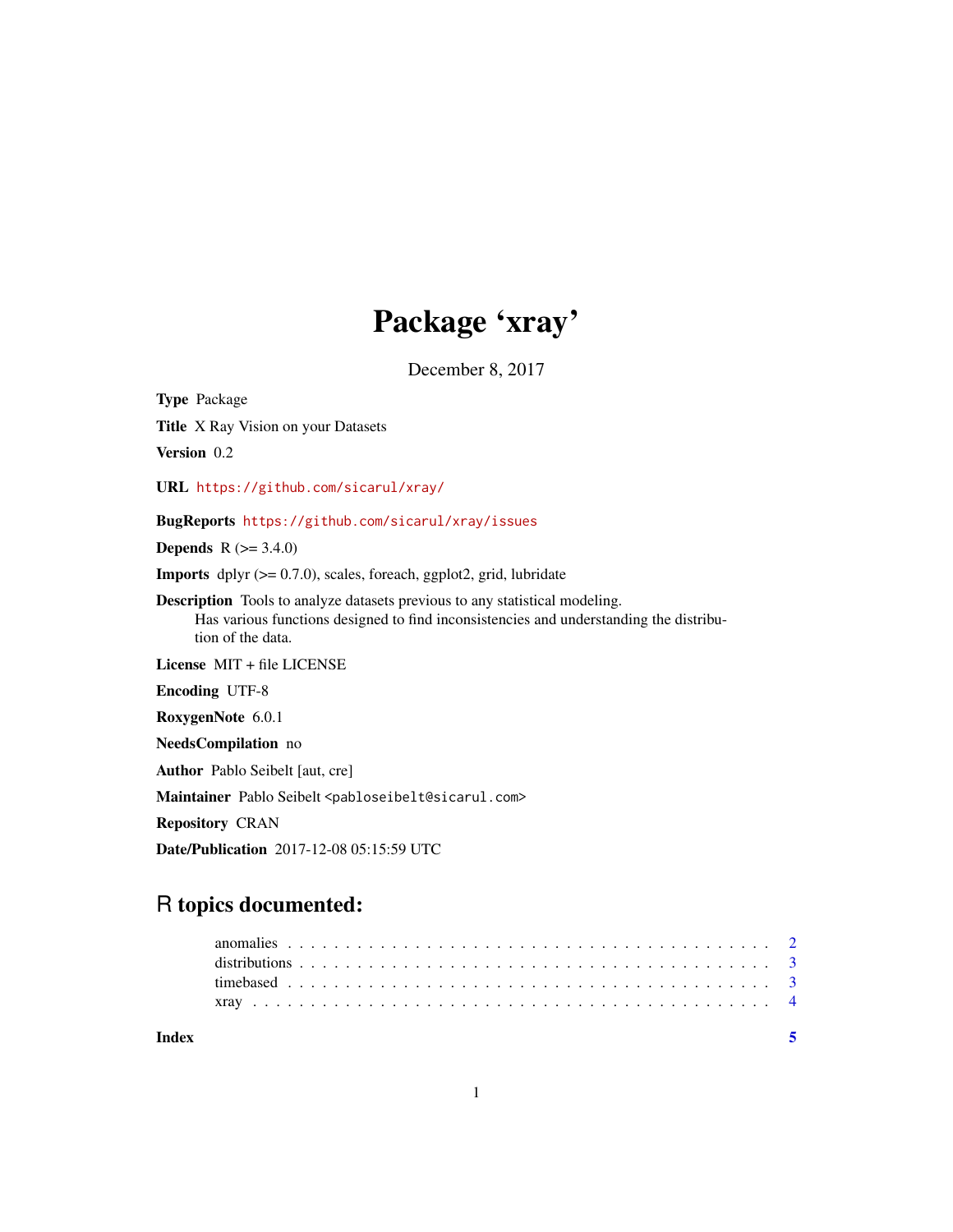<span id="page-1-0"></span>

#### **Description**

If any anomalous columns are found, they are reported as a warning and returned in a data.frame. To interpret the output, we are getting these anomalies:

- NA values: NA
- 0 values: Zero
- Blank strings: Blank
- Infinite numbers: Inf

#### Usage

```
anomalies(data_analyze, anomaly_threshold = 0.8, distinct_threshold = 2)
```
#### Arguments

data\_analyze a data frame or tibble to analyze

anomaly\_threshold

the minimum percentage of anomalous rows for the column to be problematic

distinct\_threshold

the minimum amount of distinct values the column has to have to not be problematic, usually you want to keep this at it's default value.

#### Details

All of these value are reported in columns prefixed by q (quantity), indicating the rows with the anomaly, and p (percentage), indicating percent of total rows with the anomaly.

And, also any columns with only one distinct value, which means the column doesn't bring information to the table (If all rows are equal, why bother having that column?). We report the number of distinct values in qDistinct.

#### Examples

```
library(xray)
anomalies(mtcars, anomaly_threshold=0.5)
```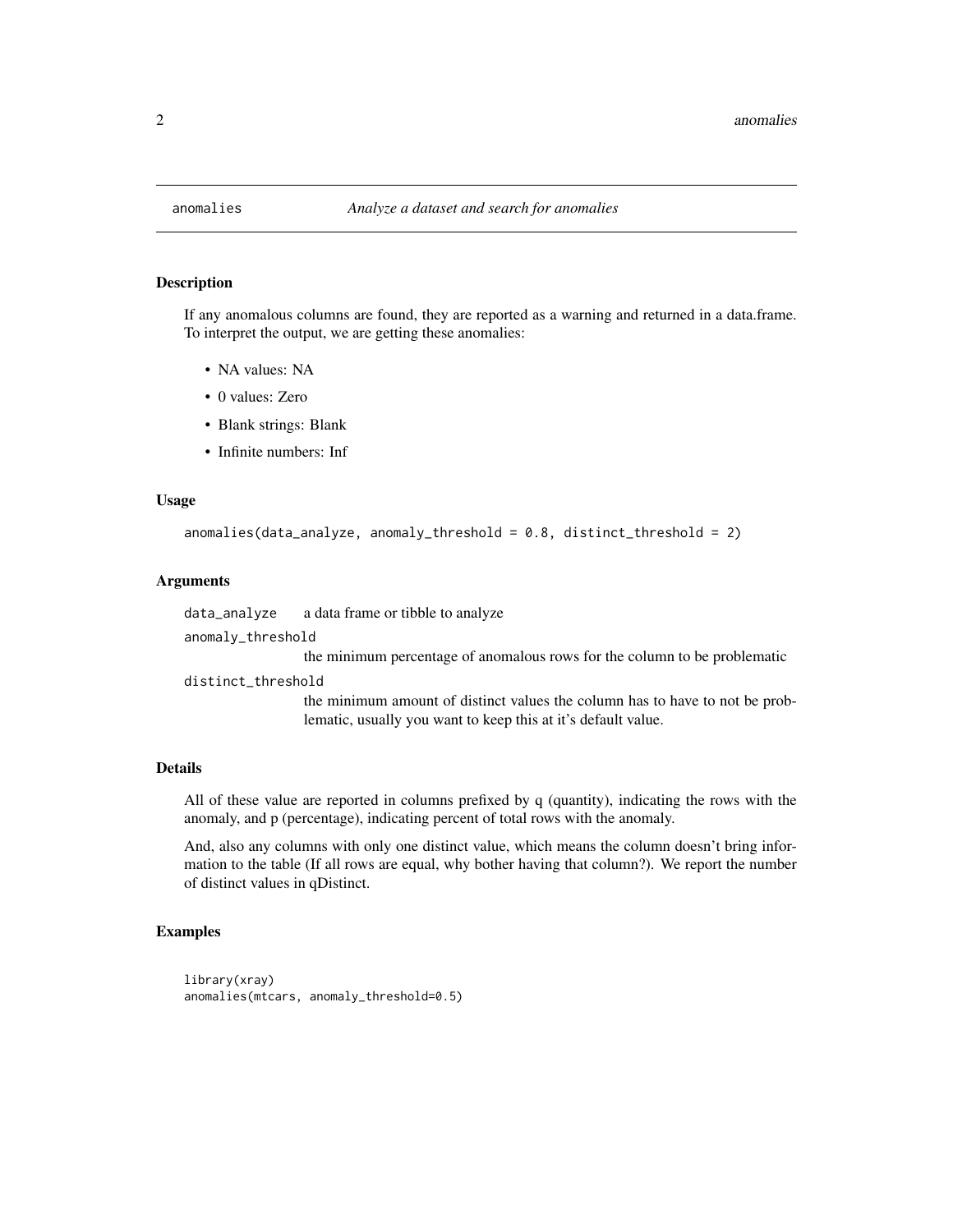<span id="page-2-0"></span>distributions *Analyze each variable and generate a histogram describing it's distribution.*

#### Description

Also returns a table of all numeric variables describind it's percentiles 1, 10, 25, 50 (median), 75, 90 and 99.

#### Usage

distributions(data\_analyze, outdir, charts = T)

#### Arguments

| data_analyze | a data frame to analyze                                                     |
|--------------|-----------------------------------------------------------------------------|
| outdir       | an optional output directory to save the resulting plots as png images      |
| charts       | set this to false to avoid generating charts, useful for batch script usage |

#### Examples

library(xray) distributions(mtcars)

timebased *Analyze each variable in respect to a time variable*

#### Description

Analyze each variable in respect to a time variable

#### Usage

```
timebased(data_analyze, date_variable, time_unit = "auto",
 nvals_num_to_cat = 2, outdir)
```
#### Arguments

| the variable (length one character vector or bare expression) that will be used to<br>date_variable |  |
|-----------------------------------------------------------------------------------------------------|--|
| pivot all other variables                                                                           |  |
| the time unit to use if not automatically<br>time_unit                                              |  |
| nvals_num_to_cat                                                                                    |  |
| numeric numeric values with this many or fewer distinct values will be treated<br>as categorical    |  |
| an optional output directory to save the resulting plots as png images<br>outdir                    |  |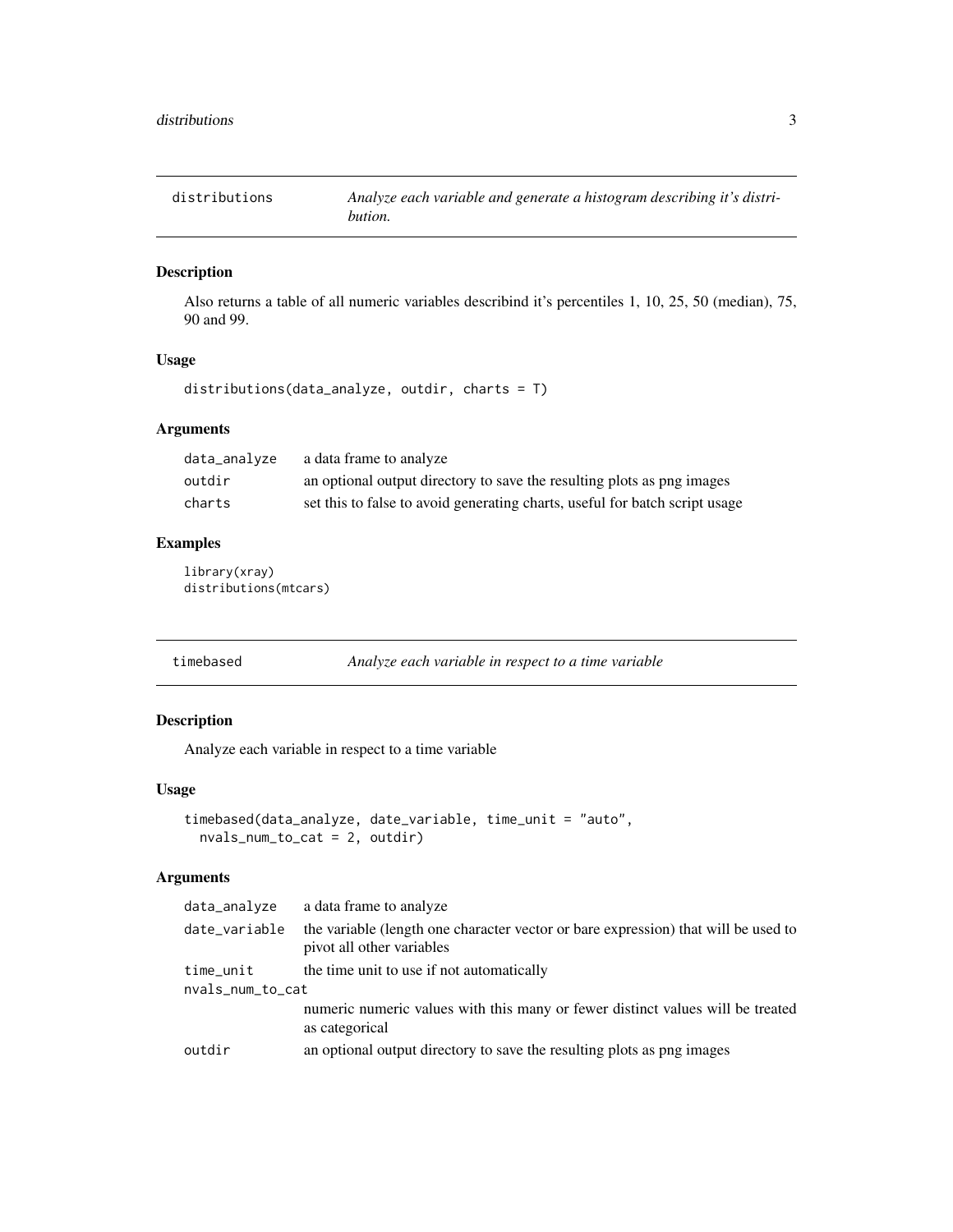<span id="page-3-0"></span>

### Examples

```
library(xray)
data(longley)
longley$Year=as.Date(paste0(longley$Year,'-01-01'))
timebased(longley, 'Year')
```
xray xray *package*

## Description

X-Ray - Dataset Analyzer